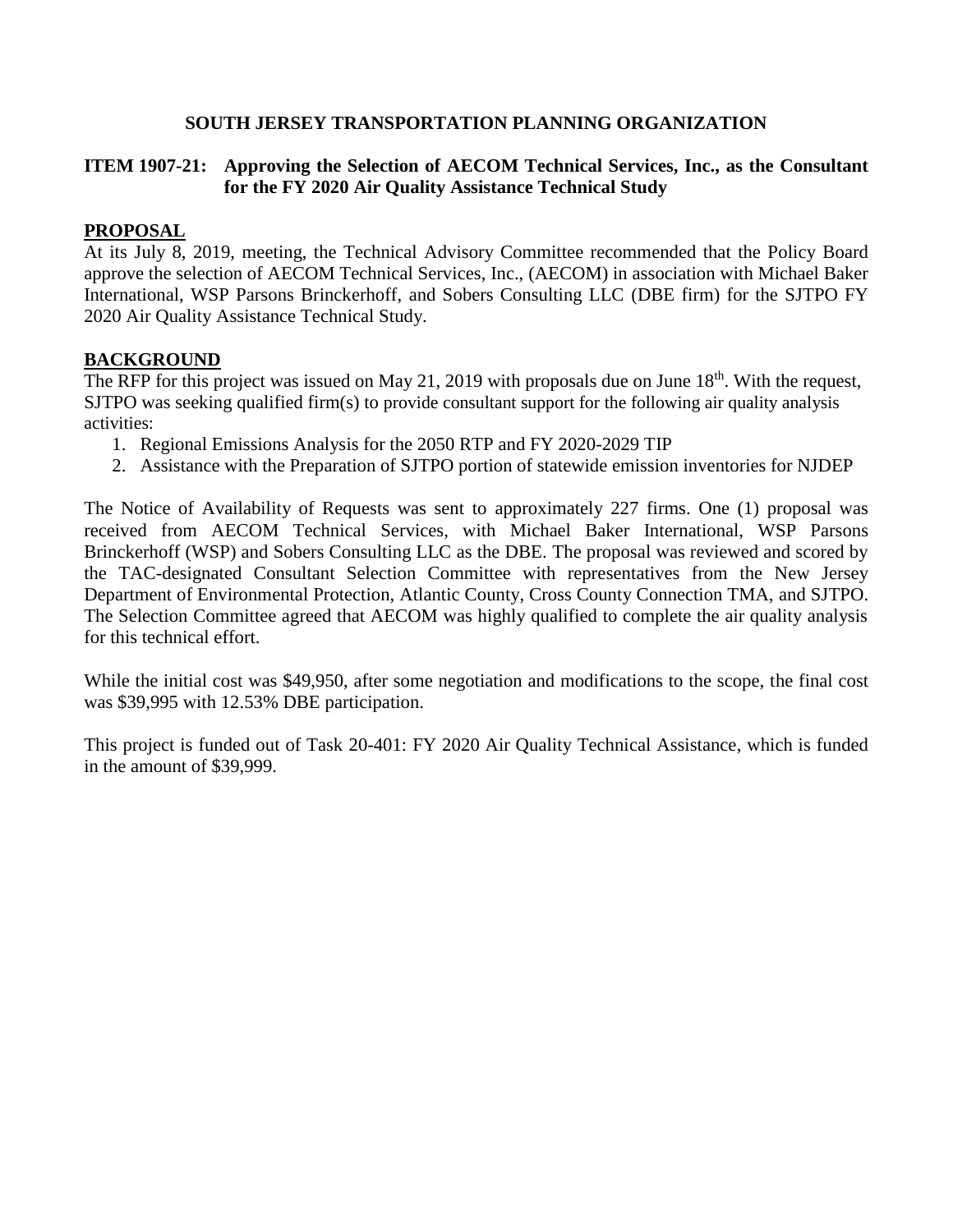# **BACKGROUND**

The transportation system in Atlantic, Cape May, Cumberland, and Salem Counties is vital to the economic health of the region. To maintain this health, people and goods must be able to move throughout the region efficiently. As the regional Metropolitan Planning Organization, the SJTPO is responsible for helping to maintain the success of the transportation system in southern New Jersey while maintaining conformance with National Ambient Air Quality Standards (NAAQS) as promulgated by the Clean Air Act Amendments of 1990 and ensuing legislation and regulations. This project will demonstrate the compliance of the SJTPO with the Air Quality Conformity regulations and support for the upcoming 2050 Regional Transportation Plan (RTP) and the FY 2020-2029 Transportation Improvement Program (TIP). 2050 RTP is an update for *Transportation Matters: A Plan for South Jersey* completed in 2017 (SJTPO's current RTP) with the framework and strategies for the integrated transportation system and efficient movement of people and goods from horizon year of 2040.

 SJTPO also provides technical assistance to the New Jersey Department of Environmental Protection (NJDEP) in analyzing emissions for State Implementation Plan (SIP) by creating regional transportation activity inputs into the statewide emissions inventory. This project will help SJTPO to conduct technical analysis and develop air quality data necessary for New Jersey on-road mobile source ozone emission inventory (SJTPO portion) as well as to provide input data to NJDEP.

The AECOM team previously assisted SJTPO and NJDEP in multiple rounds of air quality conformity, developing the MOtor Vehicle Emission Simulator (MOVES) inputs, and calculating regional emissions for New Jersey statewide SIP. We will use our extensive experience to conduct SJTPO conformity determinations and assist in air quality data development effort providing coordination with NJDOT and NJDEP.

## **TECHNICAL APPROACH**

Several factors related to travel demand model postprocessing must be accounted for while performing the regional Air Quality Conformity Analysis:

### **8-HOUR OZONE STANDARD**

In October 2015, based on its review of the air quality criteria for ozone and related photochemical oxidants, the EPA revised the primary and secondary NAAQS for ozone to protect public health and welfare (80 FR 65292). The EPA revised the levels of both standards to 0.070 ppm, and retained their indicators, forms (fourth-highest daily maximum, averaged across three consecutive years) and averaging times (eight hours). Under the Clean Air Act, the EPA Administrator must make all attainment designations within two years after a final rule revising the NAAQS is published.

### **The AECOM Team brings unique skills and innovation to the project:**

- Leadership role in NJDOT's Air Quality Working Group
- · Leading role in on-road emission data development - SIP and NEI - in NJ and PA
- · MOVES temporal files prepared by the Team accepted by USEPA as the basis for national defaults
- · Responsibility for the current updates to the SJTPO regional travel model
- · Direct support for NJDOT in emission related matters
- · Innovative off-model travel forecasting and emission estimation methods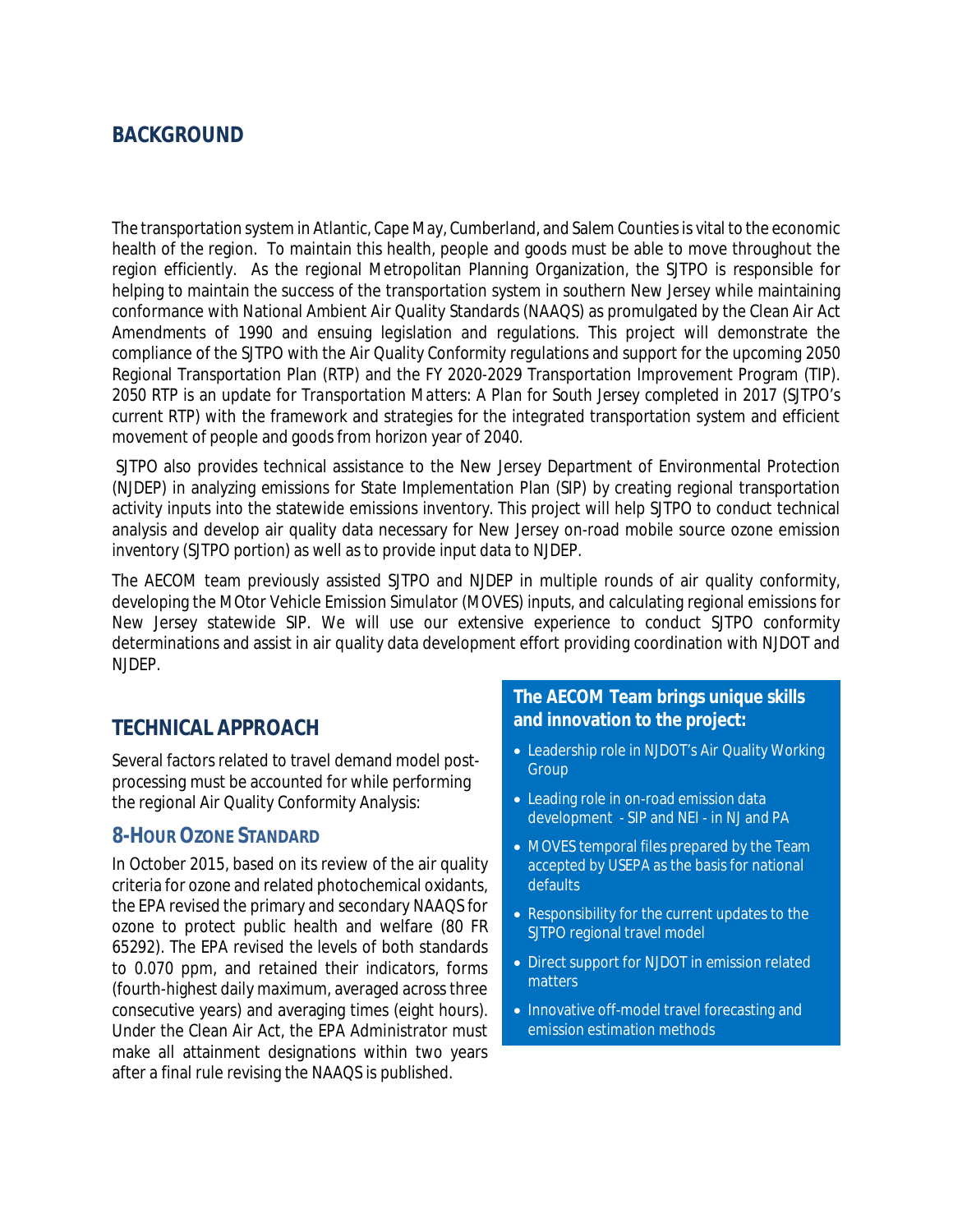The SJTPO region is part of the Philadelphia-Wilmington-Atlantic City, PA-NJ-MD-DE 8-Hour Ozone Nonattainment Area. It is currently classified as a Marginal Nonattainment Area. All four counties in the SJTPO region were designated non-attainment and classified as "marginal - nonattainment" for this pollutant. Because it is nonattainment, pursuant to the Clean Air Act, the State needs to prepare a State Implementation Plan (SIP) to demonstrate its plan for attaining the 8-Hour Ozone National Ambient Air Quality Standard. Although the NJDEP is the primary author of the SIP, the agency relies on MPOs (in this case, SJTPO), to derive transportation activity data from the travel demand model. The activity data is an important input to the MOVES emission model that is used to calculate on-road transportation emission quantities for the SIP.

Through the past two decades, the AECOM Team has directly supported SJTPO and the NJDEP with expert technical guidance, ensuring that air quality modeling and analysis is undertaken to meet all EPA and FHWA requirements. This work has included assistance in establishing volatile organic compound (VOC) and oxides of nitrogen (NOx) Motor Vehicle Emission Budgets (MVEB) and support demonstrating that the SJTPO transportation Plan and its updates conform to the overall plan to reach the region's air quality goals. AECOM has also developed custom software and post-processing packages to estimate the variety of daily and annual emissions for four counties in the SJTPO region; this process will be applied to develop input data and emission summaries for the proposed SIP.

## **MOVES AND PPSUITE**

The AECOM Team has applied MOBILE and MOVES emission models for air quality analysis in the SJTPO region for more than a decade. Since 2013 MOVES has been used with the South Jersey Travel Demand Model (SJTDM) post-processor. Last year, AECOM both developed data for, and implemented, the latest MOVES2014b emission model to support NJDEP with 2017 NEI tasks.

AECOM and Baker have worked extensively with the evaluation of MOVES, providing feedback to NJDOT's Air Quality Working Group with respect to data development and implementation. This working group has included NJDOT, NJDEP, SJTPO, NJTPA and DVRPC. Working group meetings have provided a useful forum for AECOM and Baker to achieve a thorough understanding of MOVES methods, data, and results. AECOM has directly supported NJDEP's efforts to use MOVES for the most current round of SIP preparation. The lessons learned in that endeavor will help us to meet SJTPO's needs for this project more efficiently.

PPSUITE is a travel demand model and emissions analyzer post-processing tool that links the current SJTPO travel model to MOVES. PPSUITE has been in use in New Jersey and nearly a dozen other states and jurisdictions for over 20 years and has achieved a high level of maturity and technical strength. In conjunction with this work and similar work for other states, AECOM's PPSUITE post-processing software has been thoroughly revised, tested, and validated in its support for the MOVES software.

Through interagency coordination and subsequent coordination with the NJDEP and the EPA, AECOM has been able to obtain the emissions program descriptions appropriate for South Jersey. We anticipate repeating this process for the proposed SIP and NEI development. The AECOM Team will utilize the EPA's latest release of MOVES2014b with the *movesdb20181022* default database as the emissions forecasting program.

Together, PPSUITE and MOVES provide the most comprehensive and flexible available platform for transportation network and emissions analysis. Its use by NJDEP to analyze emissions for prior SIP revisions, and by the NJDOT and the NJTPA for their emissions modeling activities, and by neighboring states and MPOs as well (PennDOT, Lehigh Valley, PA and Baltimore MD), indicates both its acceptance in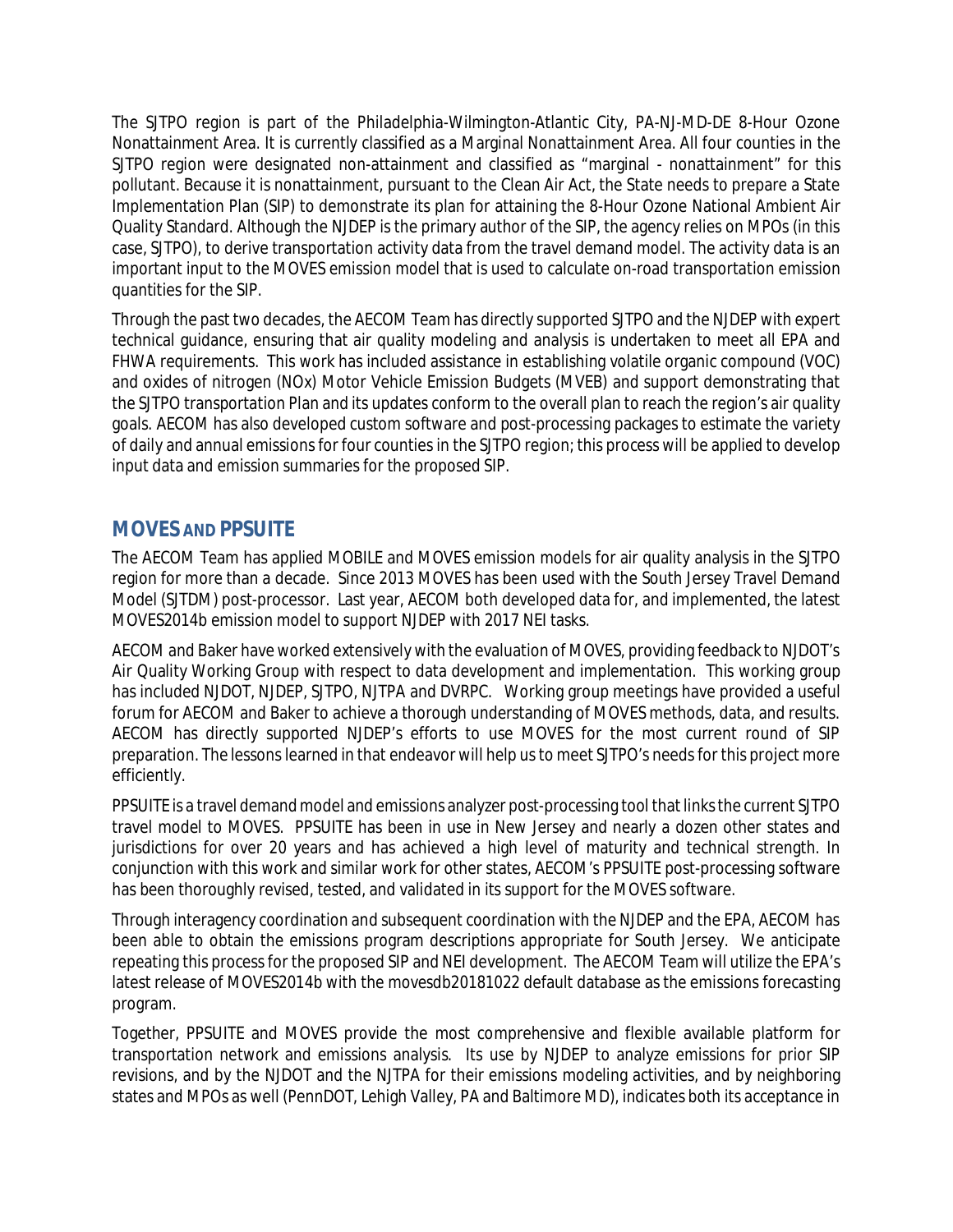the broad emissions analysis community and the depth of support that is offered not only by the consultant team, but also by peer users. We will continue to actively monitor the EPA's progress in updating MOVES and related modeling requirements. In response, we will continue to prepare appropriate software updates and input data.

### **MOVES2014B SETTINGS AND INPUTS**

The PPSUITE/MOVES2014b package has already been installed at SJTPO. AECOM is continually enhancing its PPSUITE software to support the MOVES2014b version. Input data – statewide and county specific – has been updated for MOVES2014b by AECOM with support and guidance from the NJDOT and the NJDEP. This data will be used for the proposed project emissions estimate runs.

The AECOM Team will continue to work closely with the NJDEP and the EPA so that the proper local settings and inputs are used for MOVES2014b. The updated emission model not only expands run specifications to new fuel/vehicle combinations and output aggregation options, but has also created significant changes to the activity and non-activity inputs, increasing the number of imported data files from thirteen to eighteen. The MOVES activity inputs are based on travel demand model results. The correct file structure of these inputs will be insured by utilizing the most current CENTRAL/PPSUITE software updated for MOVES014b. The setting of non-activity inputs includes inspection and maintenance program specifications, vehicle registration data, vehicle mix data, anti-tampering program description, fuels, meteorology, source type population, engine retrofit program, low emission vehicle program, and truck idling (hoteling).

The latest CENTRAL/PPSUITE/MOVES setup installed at SJTPO includes a daily vehicle miles traveled (VMT) input option that will be applied for SJTPO daily ozone precursors estimates. That upgrade makes MOVES input VMT consistent with information generated by the regional travel demand model.

## **HPMS VMT ADJUSTMENTS**

Before travel activity data can be calculated, the VMT calculated from the travel demand model's traffic assignment process must be adjusted to match reported VMT quantities from the Highway Performance Monitoring System (HPMS). The current data for the 2017 base year has been used for 2017 NEI. These VMT adjustments will apply for FY 2020-2029 TIP emissions estate. AECOM will capture the HPMS VMT data and prepare updates if the Interagency Consultation Group (ICG) decides to change the base year for the FY 2020-2029 TIP Conformity determination to a later year than 2017.

### **INTERAGENCY COORDINATION**

Coordination is an ongoing focus throughout the air quality analysis and conformity determination process. It is essential to keep participating agencies and entities informed of the progress, methods, and products in use for the determination. The SJTPO Project Manager (PM) will convene up to two (2) meetings of the ICG as necessary. These meetings may be via conference call or in person. The AECOM Team will work directly with the SJTPO PM to coordinate with the ICG members (i.e., other SJTPO staff, USEPA, NJDEP, NJDOT and representatives from the involved counties). If other work is required to meet CAAA standards, such as updates to the HPMS files, the AECOM Team will work closely with the PM and member agencies to identify and implement solutions to keep the project on track.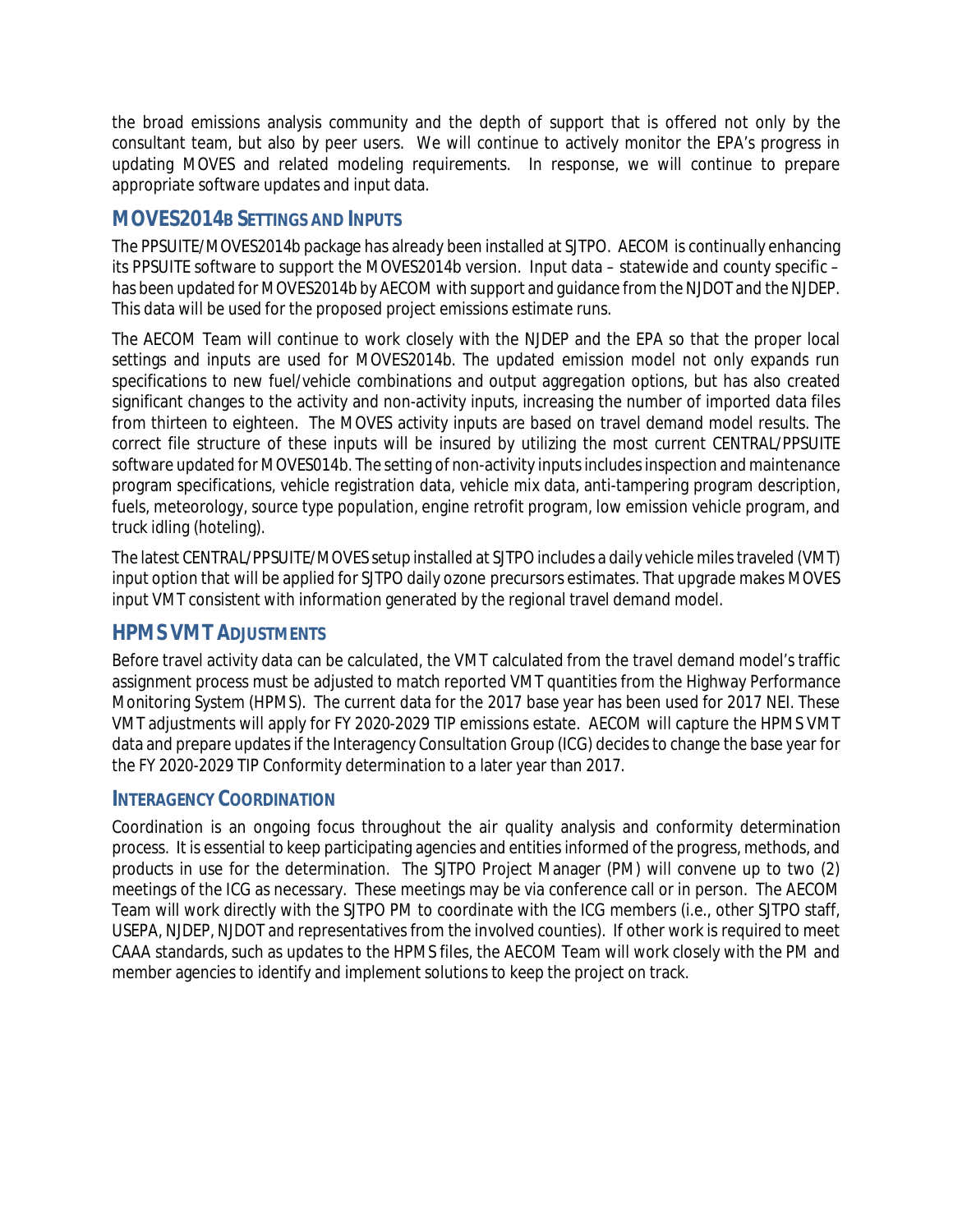# **SCOPE OF SERVICES**

### **TASK 1. COORDINATION**

This Task covers project management activities including communications and progress reporting. The AECOM team will establish an effective means of coordinating and reporting work activities to the SJTPO PM and staff.

At the beginning of the project the AECOM PM will prepare a schedule depicting major work elements, activities, and milestones. The PM will submit this schedule at the kick-off meeting/conference call for the SJTPO review and approval. The AECOM team will follow the approved schedule as closely as possible throughout the course of the project, with any changes subject to approval of the SJTPO PM.

The AECOM team will assist SJTPO to arrange two ICG meetings/conference calls. The AECOM PM will be responsible for preparing meeting agendas, including handouts and/or electronic slideshow presentations if applicable. We will work directly with the SJTPO PM to coordinate with the ICG members and will be responsible for preparing minutes and other needed meeting records, recordings, and resolutions.

Bi-weekly status reports will be provided to the SJTPO PM in addition to the coordination calls at project milestones. We will provide all related inputs, process, outputs, and documents to SJTPO for their record. The AECOM PM will coordinate with the SJTPO PM to determine the best process for data and document transfer.

AECOM will provide QA/QC of the process and deliverables according to industry standards and the high quality management requirements set by ISO standards. Our approach to quality follows the international standard for quality management systems (QMS), ISO 9001. As one of the few ISO 9001-certified professional and technical services firms in North America, AECOM developed its system to address the standard's requirements. We regularly confirm our compliance with these standards through formal auditing and verification. Initially certified in 2002, we have continuously expanded the scope of our ISO

certification. In fact, during 2011 we achieved a single, unified ISO 9001:2008 certification covering all our business lines in North America.

Project deliverables for **Task1: Coordination** will include the following:

AECOM believes that quality is everyone's job – from the CEO to the entry-level technician

- *Deliverable 1.a: Bi-weekly emails: AECOM Team will provide bi-weekly progress reports to the SJTPO PM via email. We will organize a project kick-off meeting/conference call and task completion milestone conference calls with SJTPO PM and staff.*
- *Deliverable 1.b: Meetings: The AECOM Team will assist in preparation, attend and participate in two ICG meetings/conference calls. We will prepare minutes of the meetings and provide them to SJTPO within five (5) business days. SJTPO will arrange and set up all the ICG calls, as well as prepare the ICG meeting minutes.*
- *Deliverable 1.c: Installation of Emission Modeling Software DVD: The AECOM Team will update the CENTRAL/PPSUITE/MOVES User's Guide, create CENTRAL/PPSUITE installation DVD and provide required software license to run the post-processor at the SJTPO office. A working meeting at SJTPO office will be scheduled on a mutually convenient day to install the latest emission model*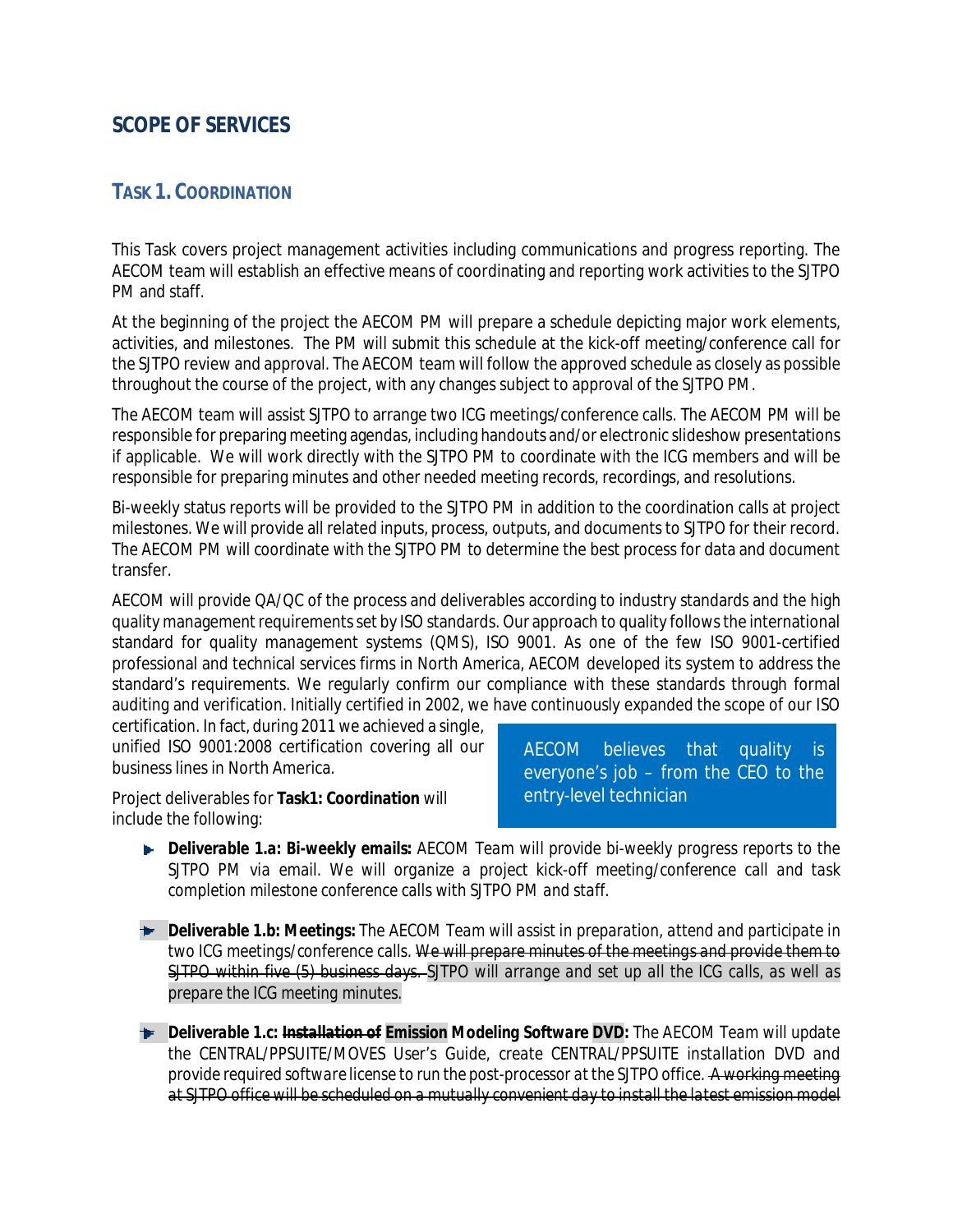*and its post-processor on or before April 10, 2020. SJTPO staff will take responsibilities to install and troubleshoot software setup at the SJTP office. It is SJTPO's desire to still have AECOM budget some hours for on-call (via telephone) technical assistance associated with installing and running the software. Two hours of technical assistance were allocated in the budget.*

# **TASK 2. REGIONAL EMISSIONS ANALYSIS FOR THE 2050 RTP AND FY 2020-2029 TIP**

The following steps will be undertaken to complete the South Jersey 2050 RTP and the FY 2020-2029 TIP air quality Conformity analysis that is expected to take place later in 2019. The AECOM Team will use MOVES2014b emission model or the latest available, if recommended by ICG. At this time, SJTPO will use the existing travel demand model and an operational CENTRAL/PPSUITE post-processor associated with that model in support of the emissions estimates using MOVES.

The AECOM Team understands that coding of regionally significant, non-exempt transportation projects into the proper South Jersey Travel Demand Model (SJTDM) highway and transit networks and other input files will be done by the SJTPO staff. We will provide quality assurance by reviewing the SJTDM resulting networks, as well as monitoring project effects on the emissions estimates for each scenario and year.

#### **Interagency Consultation**

We will also coordinate with the ICG, NJDOT and NJDEP and additional updates in emission modeling, data development, and conformity determination process.

We will work directly with the SJTPO PM to coordinate with the ICG members and will be responsible for preparing minutes and other needed meeting records and resolutions.

### **Emissions Calculations for Conformity Determination**

Combinations of computer programs centered on the MOVES and PPSUITE post-processor programs will be used to analyze FY 2020-2029 TIP and RTP conformity in the SJTPO region. The PPSUITE software has been developed by AECOM and has been used by SJTPO, the NJDOT the NJDEP and NJTPA for emissions estimation in New Jersey. In addition, PPSUITE is used by other state DOTs, including Maryland and Pennsylvania, for their statewide analysis and emissions inventories. PPSUITE is also used to conduct conformity determinations by MPOs such as NJTPA and Lehigh Valley Planning Commission. PPSUITE has been successfully transitioned to MOVES2014b emission model, which will be utilized for the NEI analysis at SJTPO in 2018. The AECOM team will also assess the practicality of utilizing the most recent emission model, if a newer version becomes available during the life of this project.

PPSUITE has consistently been shown to meet all the Federal guidelines and regulations for regional Conformity Analysis as specified in Transportation Conformity Rule 40 CFR Part 93. PPSUITE has repeatedly provided the local data that was the subject of SJTPO's certification by federal agencies.

MOVES and PPSUITE input data are fully reliant on local (i.e. MPO and State) data developed by the AECOM Team in collaboration with NJDEP and NJDOT. No MOVES national default activity data is used for the Conformity analysis.

MOVES input data development associated with the scenario years will be completed within this task. The SJTPO emissions estimation process will strongly benefit from the use of non-activity MOVES input data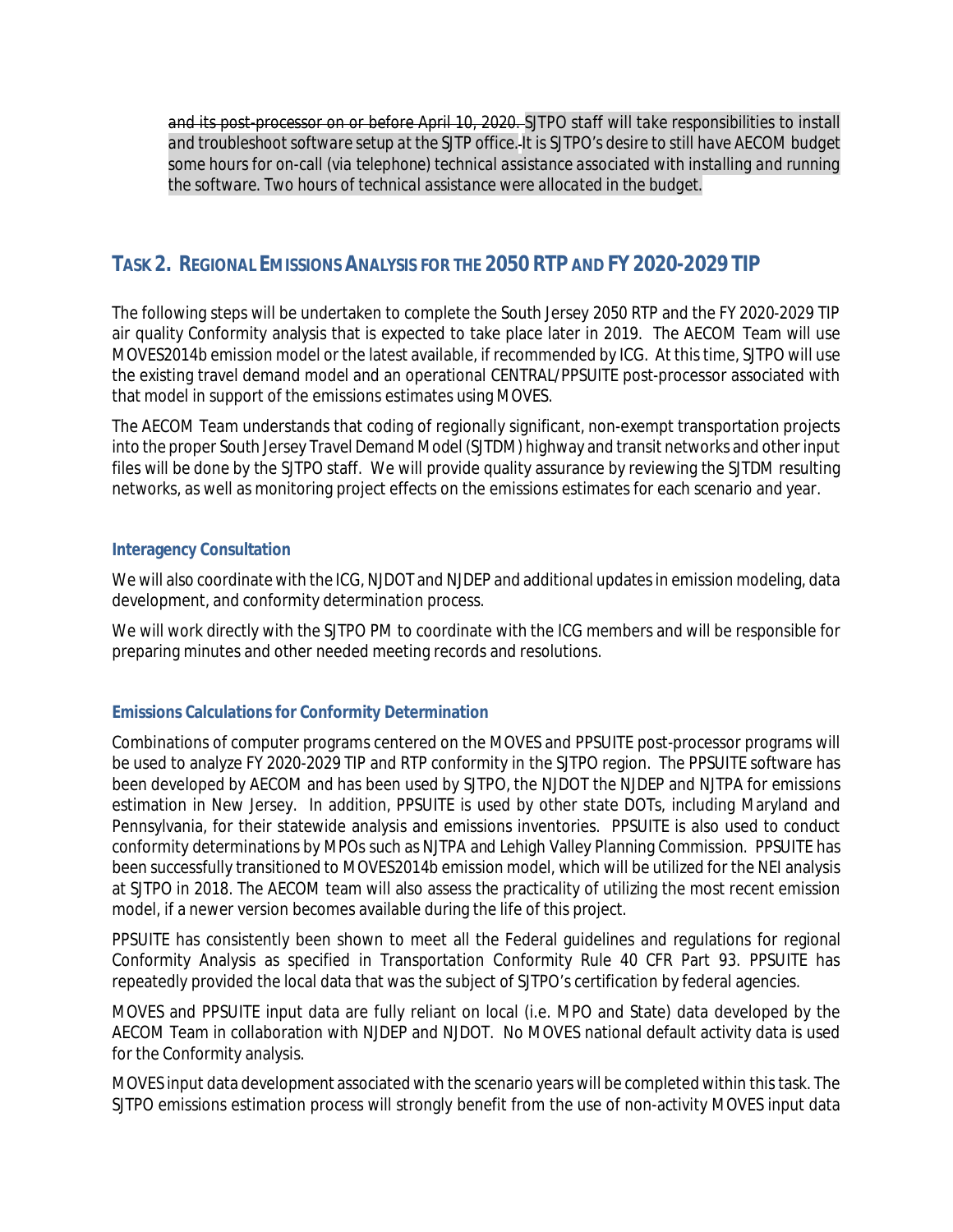developed by the NJDOT and the NJDEP as inputs to PPSUITE and MOVES. The NJDOT has historically provided support for the data preparation for emissions estimates and evaluation of federal policy and guidance related to regional air quality analysis. The PPSUITE/MOVES software package as employed by the NJDOT/NJDEP can expedite SJTPO's data gathering, flawless County Data Manager import, and database creation processes within the pressures of the conformity determination schedule.

Emissions calculations will be generated with the use of SJTPO's travel demand model, MOVES2014b emission model and related non-activity data. Based on the RFP, we anticipate that SJTPO staff will provide complete model run results for each scenario year. The AECOM Team will run MOVES2014b to conduct emissions estimates of the TIP and RTP scenarios.

Emissions will be calculated for two categories of pollutants: VOC and NOx. CO does not need to be reported and is not necessary for this conformity determination.

As for the RTP, for projects that cannot be evaluated directly "on-model," NJ-AQONE or other bestpractice, off-model methods, as appropriate, will also be used by SJTPO staff to estimate their emissions impacts.

The NJ-AQONE software has developed by AECOM Team member Baker with technical support from AECOM. NJ-AQONE has been used for multiple rounds of conformity determinations in the SJTPO region and numerous other areas. Baker will assist the SJTPO staff to guide their use of off-model analysis using NJ-AQONE. The resulting project benefits can be reported separately, or they can be plugged into the post-processing step as a group so that they are reflected in the final emissions estimates and tabulations.

### **Conformity Report**

The AECOM Team will provide a technical memorandum summarizing the emission estimate methodology and results for summer weekday VOC and NOx for five scenario years. We will provide summaries of VMT, speed, criteria pollutant quantities, and other relevant information to support drafting of the conformity report by SJTPO staff.

The AECOM Team will assist the SJTPO staff in finalizing the conformity report by reviewing the draft report, supplying notes regarding the emission estimation methodology, and providing general quality control.

The AECOM Team will update the post-processor User's Guide documentation to reflect specific SJTPO implementation conditions.

We will create a backup and installation DVD for SJTPO. Also, full copies of PPSUITE/MOVES input and output files, for all scenarios, will be provided on this DVD.

Project deliverables for **Task 2: Assistance with Preparation of SJTPO Portion of Statewide Emissions Inventories** will include the following:

- *Deliverable 2.a: Interagency Consultation: The AECOM Team will participate in two interagency consultation teleconferences, and will assist the SJTPO PM as needed, including, but not limited to, preparation of meeting minutes.*
- *Deliverable 2.b: QA/QC of Loaded Transportation Networks: The AECOM Team will receive loaded transportation networks from SJTPO and perform quality review to ensure model links are*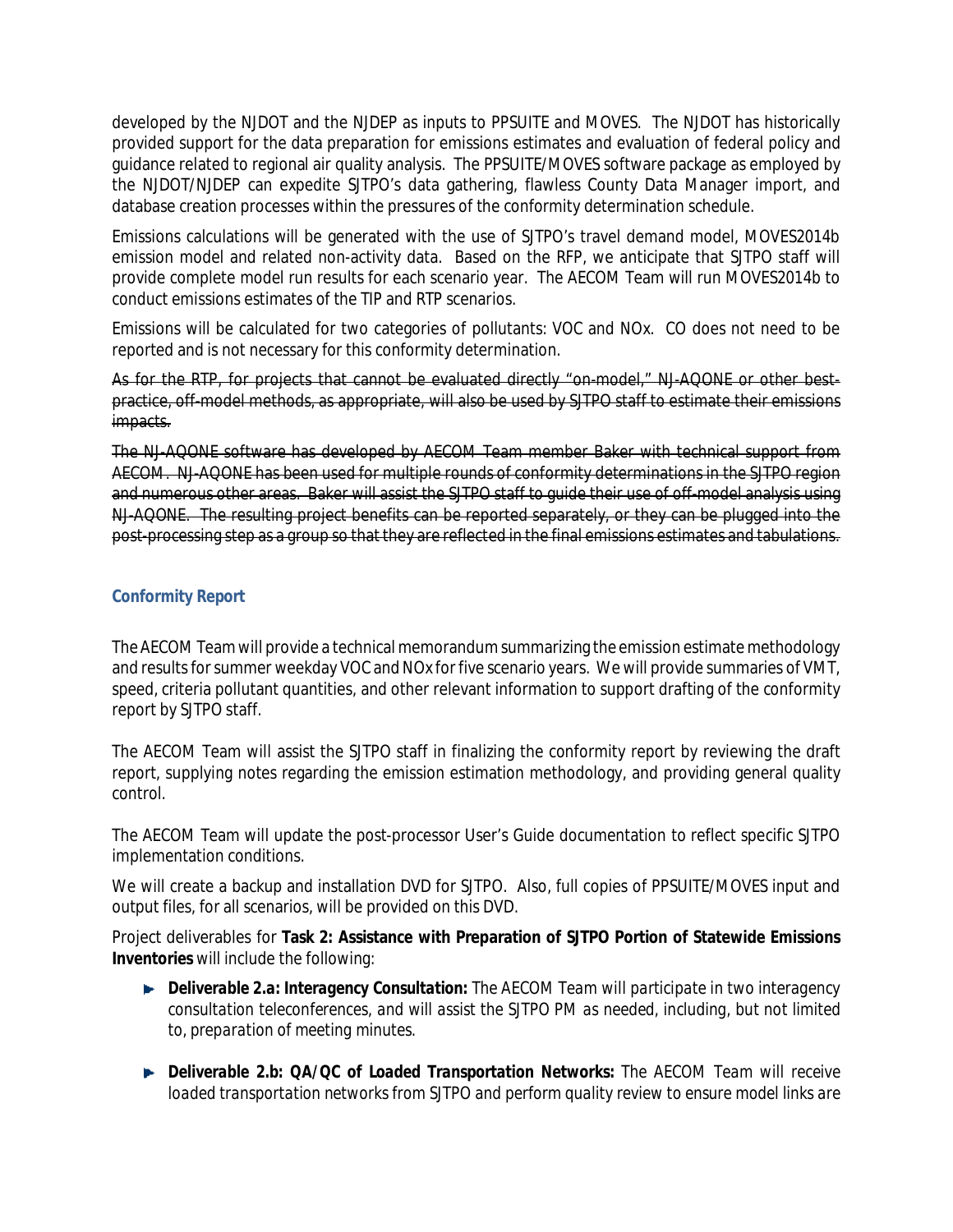*accurate; (i.e., have accurate functional classifications, facility types), and model volumes, VMT, average speeds, and other outputs are reasonable. At the end of the review process, we will provide a technical memorandum summarizing edits/adjustments to network and/or any other input and output files.*

- *Deliverable 2.c: Reporting of Emissions Results: The AECOM Team will develop a set of tables of overall emissions quantities for TIP and RTP scenarios of VOC and NOx for summer season. This table will compare the estimates to the established budgets and a Pass or Fail grade will be given for each pollutant. We will provide technical assistance if any additional support or additional scenario runs (beyond the standard runs) are required within the agreed project budget.*
- *Deliverable 2.d: Data Delivery: A data DVD with MOVES backup information, run specifications and databases and related inputs, following USEPA's standard format will be provided to support USEPA's conformity determination review. AECOM will also transfer to SJTPO air quality conformity process inputs, programs, and raw outputs for conformity run scenarios.*

# **TASK 3. ASSISTANCE WITH THE PREPARATION OF SJTPO PORTION OF STATEWIDE EMISSION INVENTORIES FOR NJDEP**

New Jersey Department of Environmental Protection coordinates statewide air quality analysis effort and data development. The AECOM team will help SJTPO with the MOVES input data update data development and emission estimates for four counties to support NJDEP. 's undertakings in submitting its attainment demonstration State Implementation Plan (SIP). We will apply CENTRAL/PPSUITE/MOVES2014b setup for emission estimates and reporting. The SJTPO staff will provide reviewed and approved loaded highway networks for each year/scenario and participate in coordination with NJDEP and NJDOT.

The AECOM Team will assist SJTPO in statewide emission inventory development by estimating the ozone precursors for base year and year 2023. The selection of the base year will be determined during the consultation with NJDOT and NJDEP to be consistent with the latest USEPA Nation Emission Inventory, NJDOT HPMS VMT, and other available data.

The AECOM Team will provide the SJTPO PM with a short technical memorandum summarizing the data development methodology and emission estimate results. We will create a data DVD for SJTPO.

#### AECOM team will conduct technical assistance and data development work within budgeted number of hours.

Project deliverables for **Task 3: Assistance with the Preparation of SJTPO Portion of State Emission Inventories for NJDOT** will include the following:

- *Deliverable 3.a: Receipt of Loaded Transportation Networks and QA/QC: The AECOM Team will receive additional loaded highway networks from SJTPO and complete quality review similar to Deliverable 2.b. We will provide an updated technical summary of our network review.*
- *Deliverable 3.b: SIP Emission Estimates: AECOM will prepare update all necessary MOVES inputs and use CENTRAL/PPSUITE/MOVES to revise estimate emissions for two SIP scenarios, building on*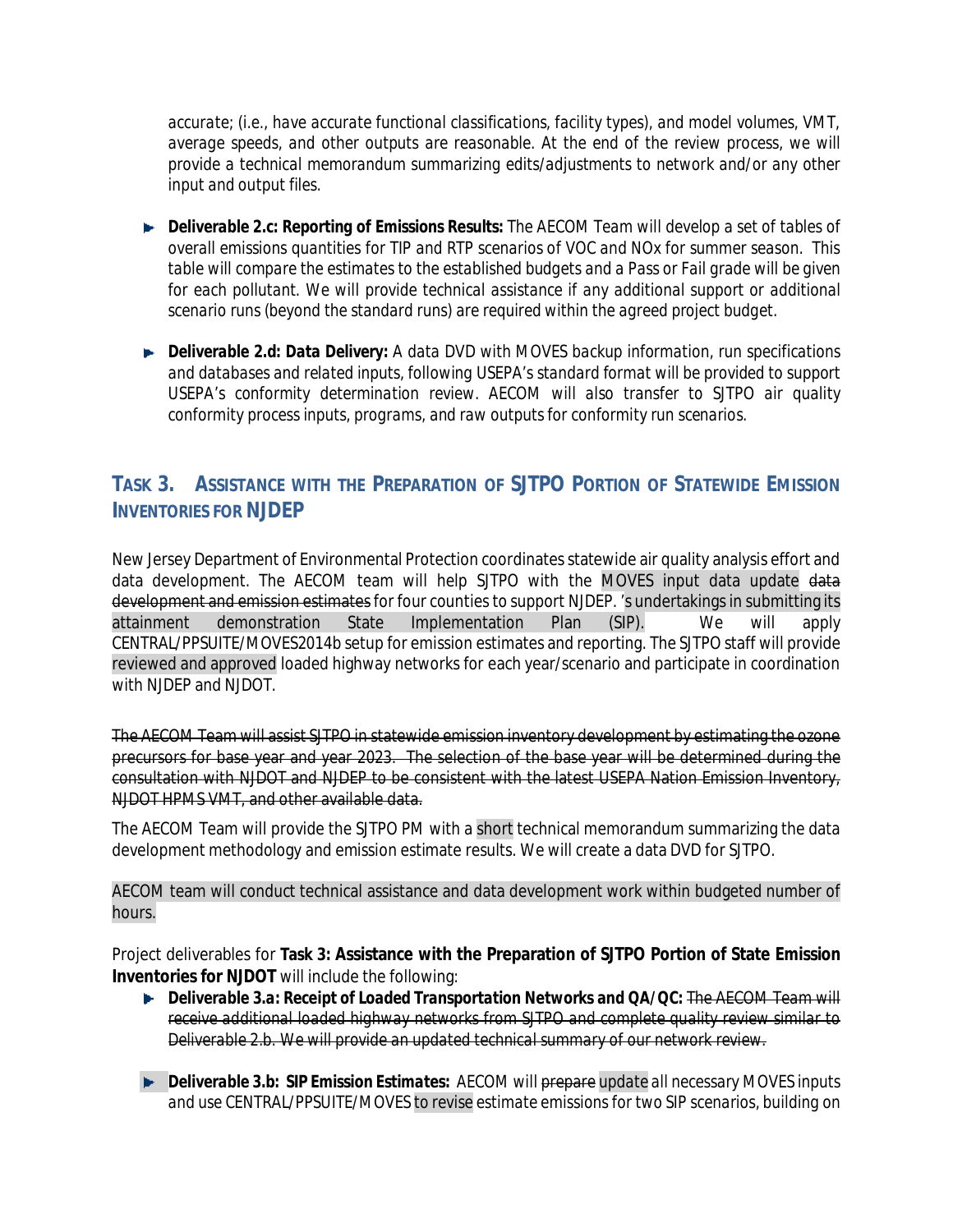*the work performed to produce Deliverables 2.b. and 2.c. MOVES activity inputs will be based on the travel demand model outputs generated during the air quality conformity analysis in Task 2 and for the 2017 NEI data development in 2018. SJTPO staff will be responsible to generate and review travel demand model outputs.*

*Deliverable 3.c: Technical Memorandum: The AECOM Team will provide a brief technical memorandum summarizing the data development process, methodology and results. The AECOM Team will provide a data CD to the SJTPO and NJDEP or transfer data via FTP.*

A full site license (for the SJTPO office in Vineland) for CENTRAL/PPSUITE will be provided to SJTPO. The CENTRAL/PPSUITE software is for use in the SJTPO office only, and may not be transferred to others without prior arrangement with AECOM. MOVES and related data are in the public domain.

#### **Project Schedule**

The project schedule is shown in the following table. As specified in the RFP, Notice To Proceed is assumed to be on or about August 1, 2019. The regional emissions analysis for the 2050 RTP and FY 2020-2029 TIP will be completed by December 16, 2019. The New Jersey statewide SIP input data and run results will be completed and delivered to SJTPO and NJDEP by March 23, 2020. This schedule will allow enough time for review, feedback, and any technical changes, if such required.

| <b>Task</b>     | FY 2020 Air Quality Assistance                                  | Estimated<br><b>End Date or Task Duration</b> |  |  |
|-----------------|-----------------------------------------------------------------|-----------------------------------------------|--|--|
|                 |                                                                 |                                               |  |  |
|                 | Notice to Proceed                                               | August 1, 2019                                |  |  |
|                 | Kickoff Meeting                                                 | August 20, 2019                               |  |  |
| 1.a.            | By-weekly project progress coordination                         | Aug 20, 2019 - Mar 23, 2020                   |  |  |
| 1.b.            | Fist ICG meeting - conference call                              | October 10, 2019                              |  |  |
| 1. <sub>6</sub> | Installation of emission modeling software and training meeting | March 25, 2020                                |  |  |
| 2.a.            | Second ICG meeting - conference call                            | December 18, 2019                             |  |  |
| 2.b.            | Travel demand model results review and technical summary        | Nov 6 – Dec Nov 29, 2019                      |  |  |
| 2.c.            | Emission modeling and reporting                                 | Dec 2 – Dec 16, 2019                          |  |  |
| 2.d.            | Technical documentation and data DVD to SJTPO                   | January 17, 2020                              |  |  |
| 3.a.            | SIP Travel demand model results review (2023 analysis year)     | March 2 March 6, 2020                         |  |  |
| 3.b.            | SIP data development update, QA/QC, and coordination with NJDEP | Feb 24 - March 6, 2020                        |  |  |
| 3.c             | SIP emission modeling, reporting, and technical memorandum      | March 9 – March 20, 2020                      |  |  |
| 3.d.            | SIP Technical documentation and data DVD to SJTPO and NJDEP     | March 23, 2020                                |  |  |

## **STAFFING PLAN**

The staffing plan for the proposed work is shown in the following table. Altogether the AECOM Team will expend 334 273 person hours:

- Michael Baker International 36 22 hours
- WSP Parsons Brinckerhoff 30 20 hours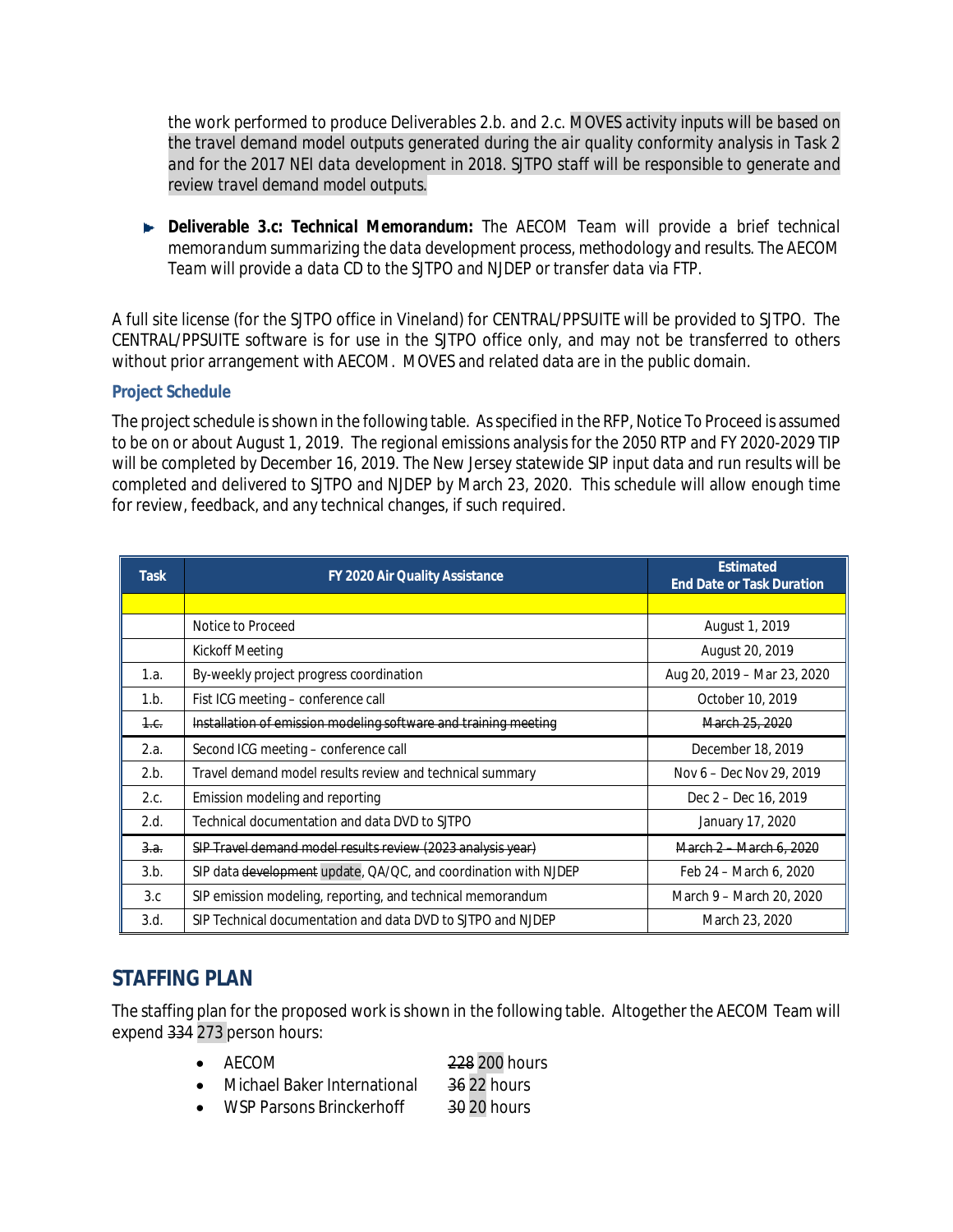• Sobers Consulting LLC 40 31 hours • Total 334 273 hours

Sobers Consulting LLC is a certified Disadvantaged Business Enterprise (DBE). Sobers Consulting has been allocated 13.0% of the project's budget.

A number of elements of this project cannot be determined at this time including:

- *Additional, unanticipated meetings beyond those highlighted above (Task 1)*
- *ICG decision to change HPMS VMT base year*
- *MOVES version available at the time of emission analysis*
- *The requirements of number and extent of analyses needed to achieve air quality / emissions requirements and targets beyond specified in this Request for Proposal (Tasks 2 and 3).*

Should additional efforts be needed to complete any task item, AECOM will alert SJTPO as soon as possible. AECOM will then work with SJTPO to identify the best way to proceed while remaining within the available budget.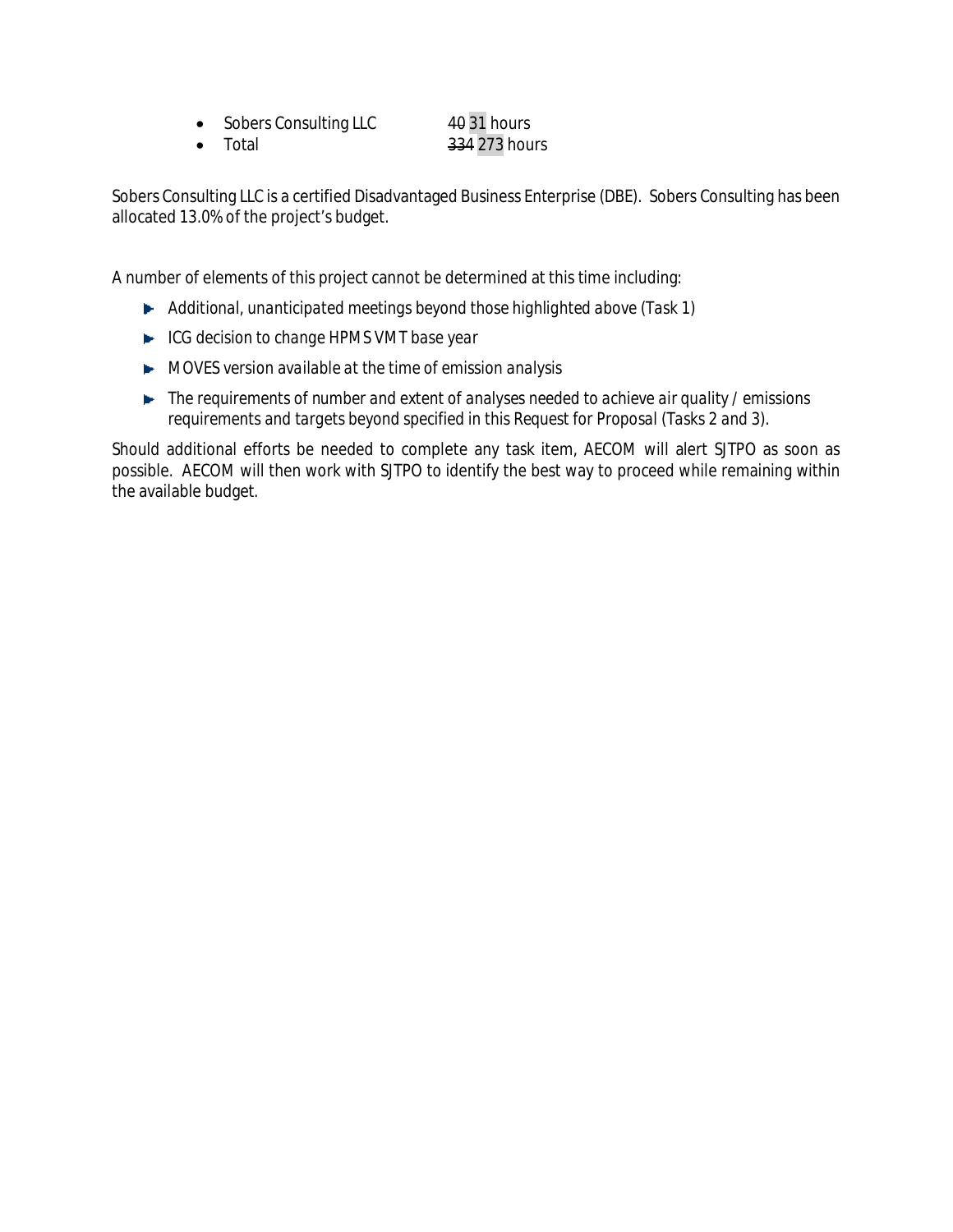# **FY 2020 Air Quality Assistance Staffing Plan - revised**

| <b>AECOM</b>                       |                                    |                       |                       |                         |                  |
|------------------------------------|------------------------------------|-----------------------|-----------------------|-------------------------|------------------|
| Name                               | <b>Title</b>                       | <b>Hours per Task</b> |                       |                         | <b>Total Hrs</b> |
|                                    |                                    | 1                     | $\overline{2}$        | 3                       |                  |
|                                    |                                    |                       |                       |                         |                  |
| Ira Quiat                          | <b>Project Director</b>            | 2                     | 0                     | 0                       | $\mathbf{2}$     |
| Anna Aleynick                      | Project Manager                    | 16                    | 54                    | 12                      | 82               |
| Arkady Nakhimovsky                 | System Analyst                     | 0                     | 24                    | 0                       | 24               |
| Yogesh Patel                       | <b>Transportation Planner</b>      | 0                     | 6                     | 0                       | 6                |
| John Buckholz                      | <b>Quality Review</b>              | 2                     | 4                     | $\overline{2}$          | 8                |
| Priyal Pandya                      | <b>Environmental Engineer</b>      | 8                     | 60                    | 10                      | 78               |
|                                    |                                    |                       |                       |                         |                  |
|                                    | Sub-total hours                    | 28                    | 148                   | 24                      | 200              |
| <b>WSP Parsons Brinckerhoff</b>    |                                    |                       |                       |                         |                  |
|                                    |                                    |                       | <b>Hours per Task</b> |                         | <b>Total Hrs</b> |
|                                    |                                    | 1                     | $\overline{2}$        | 3                       |                  |
|                                    |                                    |                       |                       |                         |                  |
| <b>Kyle Winslow</b>                | <b>Senior Supervising Engineer</b> | 0                     | 4                     | 0                       | 4                |
| Carlos Bastida                     | Senior Technical Analyst           | 0                     | 16                    | 0                       | 16               |
|                                    |                                    |                       |                       |                         |                  |
|                                    | Sub-total hours                    | 0                     | 20                    | 0                       | 20               |
| <b>Michael Baker International</b> |                                    |                       |                       |                         |                  |
|                                    |                                    | <b>Hours per Task</b> |                       | <b>Total Hrs</b>        |                  |
|                                    |                                    | 1                     | $\overline{2}$        | 3                       |                  |
|                                    |                                    |                       |                       |                         |                  |
| Robert d'Abadie                    | Senior Transportation Planner      | 6                     | 2                     | 2                       | 10               |
| Ying-Tzu Chung                     | <b>Environmental Specialist</b>    | 0                     | 6                     | 6                       | 12               |
|                                    |                                    |                       |                       |                         |                  |
|                                    | Sub-total hours                    | 6                     | 8                     | 8                       | 22               |
| <b>Sobers Consulting LLC</b>       |                                    |                       |                       |                         |                  |
|                                    |                                    |                       | <b>Hours per Task</b> | <b>Total Hrs</b>        |                  |
|                                    |                                    | 1                     | $\overline{2}$        | 3                       |                  |
|                                    |                                    |                       |                       |                         |                  |
| <b>Terrence Sobers</b>             | Principal                          | 7                     | 24                    | 0                       | 31               |
|                                    |                                    |                       |                       |                         |                  |
|                                    | Sub-total hours                    | $\overline{7}$        | 24                    | 0                       | 31               |
|                                    |                                    |                       |                       |                         |                  |
|                                    |                                    |                       | <b>Hours per Task</b> |                         | <b>Total Hrs</b> |
|                                    | <b>Summary of All Firms</b>        | $\mathbf{1}$          | $\overline{2}$        | $\overline{\mathbf{3}}$ |                  |
|                                    |                                    | 41                    | 200                   | 32                      | 273              |
|                                    |                                    |                       |                       |                         |                  |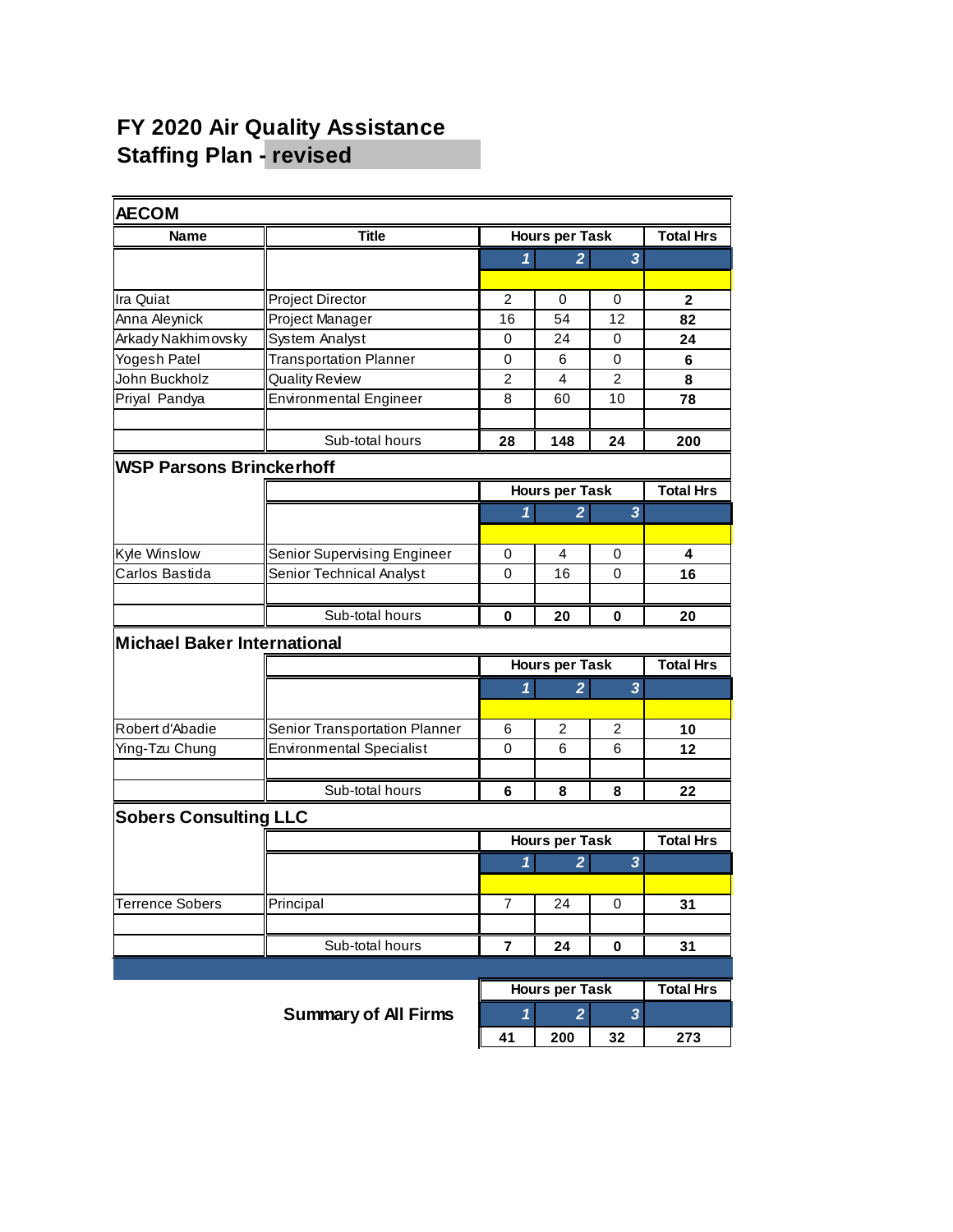Revised budget – July 3, 2019.

# **August 2019 - June, 2020 FY 2020 Air Quality Assistance**

### **SUMMARY BUDGET FORM**

| <b>LABOR COSTS</b>                         |          |
|--------------------------------------------|----------|
| Direct Labor                               | \$10,778 |
| Overhead at 136.85%                        | \$14,750 |
|                                            |          |
| Subtotal Labor                             | \$25,528 |
|                                            |          |
| NON-SALARY DIRECT EXPENSES                 |          |
| Graphics                                   | \$0      |
| Travel                                     | \$0      |
| Postage                                    | \$30     |
|                                            |          |
| <b>Subtotal Non-Salary Direct Expenses</b> | \$30     |
|                                            |          |
| <b>SUBCONSULTANTS</b>                      |          |
| WSP Parsons Brinckerhoff                   | \$3,244  |
| Michael Baker International                | \$3,116  |
| Sobers Consulting LLC (DBE)                | \$5,013  |
|                                            |          |
| <b>Subtotal Subconsultants</b>             | \$11,373 |
|                                            |          |
| <b>FIXED FEE (12%)</b>                     | \$3,064  |
|                                            |          |
|                                            |          |
| <b>TOTAL</b>                               | \$39,995 |

**DBE Participation 12.53%**

|         | Taks Name                                                                                            |                 |
|---------|------------------------------------------------------------------------------------------------------|-----------------|
| Taks 1  | Coordination                                                                                         | \$6,501         |
| Task 2  | Regional Emissions Analysis for the 2050 RTP and FY 2020-2029<br>TIP                                 | \$28,872        |
| Task 3. | Assistance in Preparation of SJTPO Portion of Statewide<br><b>Emissions Inventories</b><br>for NJDEP |                 |
|         | Expenses                                                                                             | \$4,540<br>\$30 |
| Total   |                                                                                                      |                 |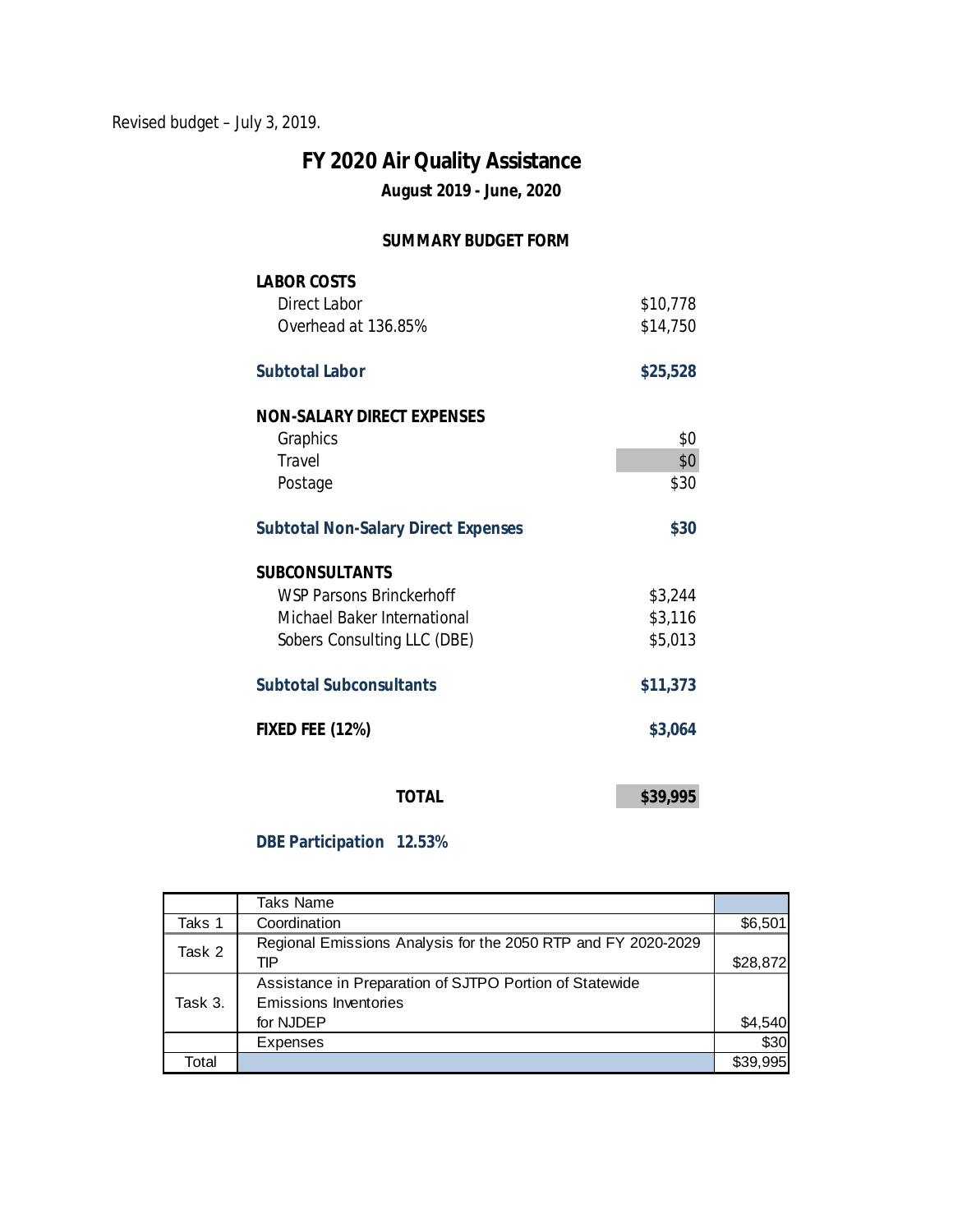#### **SOUTH JERSEY TRANSPORTATION PLANNING ORGANIZATION**

#### **RESOLUTION 1907-21: Approving the Selection of AECOM Technical Services, Inc. as the Consultant for the FY 2020 Air Quality Technical Assistance Technical Study**

**WHEREAS, the South Jersey Transportation Planning Organization (SJTPO) is the Metropolitan Planning Organization (MPO) designated under Federal law for the southern region of New Jersey including Atlantic, Cape May, Cumberland, and Salem Counties; and**

**WHEREAS, the Fiscal Year 2020 SJTPO Unified Planning Work Program includes Federal Highway Administration planning funds for this project; and**

**WHEREAS, the Notice of Availability of Requests was sent to approximately 227 firms on May 21, 2019; and**

**WHEREAS, the Request for Proposal (RFP) announcement and supplemental materials were also posted on the publicly accessible SJTPO website; and**

**WHEREAS, one (1) proposal was received; and**

**WHEREAS, the SJTPO Technical Advisory Committee (TAC), at their May 13, 2019 meeting, vested consultant selection authority in a committee consisting of one representative from the New Jersey Department of Environmental Protection (NJDEP), Atlantic County, Cross County Connection TMA, and SJTPO staff, which reviewed and evaluated the proposals in accordance with SJTPO's published criteria; and**

**WHEREAS, the Consultant Selection Committee recommends AECOM Technical Services, Inc., in association with Michael Baker International, WSP Parsons Brinckerhoff, and Sobers Consulting LLC serving as the Disadvantaged Business Enterprise (DBE) firm; and**

**WHEREAS, the SJTPO TAC, at their July 8, 2019 meeting, endorsed the recommendation of the Consultant Selection Committee;**

**WHEREAS, this project will be funded out of Task 20-401 Air Quality Technical Assistance, with a budget of \$39,999 from the Fiscal Year 2020 SJTPO Unified Planning Work Program;**

**NOW THEREFORE BE IT RESOLVED, that the Policy Board of the South Jersey Transportation Planning Organization hereby approves the above selection for the FY 2020 Air Quality Technical Assistance technical study, with a maximum fee of \$39,995 and a 12.53% DBE participation; and**

**BE IT FURTHER RESOLVED, that the Policy Board authorizes the Executive Director to execute scope of work and cost modifications to the original contract amount, provided that funding is available.**

**BE IT FURTHER RESOLVED, that the Policy Board requests that the South Jersey Transportation Authority execute the appropriate contractual arrangements with the consultant on behalf of the SJTPO.**